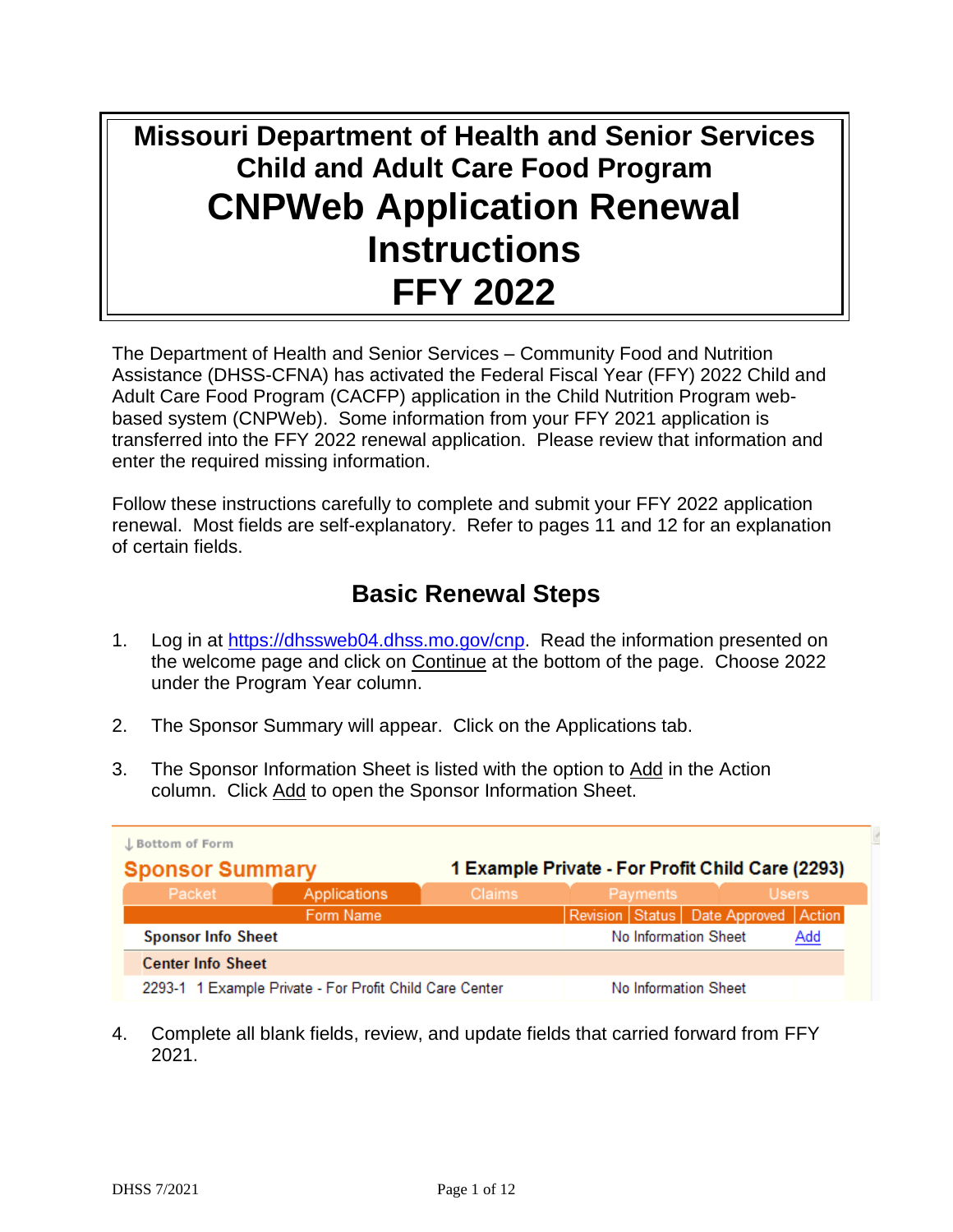#### **CACFP**

Missouri Department of Health & Senior Services

Sponsor Information Sheet

# 1 Example Private - For Profit Child Care  $(2293)$

2021-2022 Program Year Not Submitted to State **Renewal Application** 

J Bottom of Form

| <b>Mailing Address</b>                                | <b>Street Address</b>                                    |
|-------------------------------------------------------|----------------------------------------------------------|
| (1) Addr1: 123 Some Street                            | (6) Addr1: 123 Some Street                               |
| $(2)$ Addr2:                                          | $(7)$ Addr2:                                             |
| Some City<br>$(3)$ City:                              | (8) City:<br>Some City                                   |
| $MO \sim$<br>$(5)$ Zip Code:<br>$(4)$ State:<br>65432 | $MO$ $\vee$<br>65432<br>$(10)$ Zip Code:<br>$(9)$ State: |
|                                                       | Check here to copy Mailing Address to Street Address     |
| <b>Authorized Renresentative</b>                      | <b>Food Program Contact</b>                              |

| <b>AUGIOLIZEG INSPIRATION TO</b> |                                  |              |      | <b>TOOGT TOGTUM COMMON</b> |       |                                                                      |    |              |
|----------------------------------|----------------------------------|--------------|------|----------------------------|-------|----------------------------------------------------------------------|----|--------------|
|                                  | First                            | MI           | Last |                            |       | First                                                                | MI | Last         |
| $(11)$ Name: $Ms$ .              | Imagood<br>$\checkmark$          | Director     |      | $(19)$ Name: $Ms$ .        |       | $\blacktriangleright$ Imagood                                        |    | Director     |
| $(12)$ Title:                    | Owner                            |              |      | $(20)$ Title:              | Owner |                                                                      |    |              |
|                                  | (13) E-mail: imagoodd@123net.com |              |      |                            |       | (21) E-mail: imagoodd@123net.com                                     |    |              |
| (14) Phone: 573-123-4567         |                                  | $(15)$ Ext:  |      | (22) Phone: 573-123-4567   |       |                                                                      |    | $(23)$ Ext:  |
| $(16)$ Fax:                      | 573-123-4568                     | $(17)$ Ext:  |      | $(24)$ Fax:                |       | 573-123-4568                                                         |    | $(25)$ Ext:  |
| (18) Contact's Address:          |                                  | $\checkmark$ |      | (26) Contact's Address:    |       |                                                                      |    | $\checkmark$ |
|                                  |                                  |              |      |                            |       | Check here to copy Authorized Representative to Food Program Contact |    |              |

5. Click Save at the bottom of the page.

|              | (65) Approval Date: Approve via Enrollment Packet |                |                |  |
|--------------|---------------------------------------------------|----------------|----------------|--|
| Created By:  | Date Created:                                     | Modified By:   | Date Modified: |  |
| 个Top of Form |                                                   |                |                |  |
|              |                                                   | Save<br>Cancel |                |  |

*If error messages appear, refer to steps 24 through 26. Make necessary corrections until the Post Confirmation screen indicated below appears after Save is clicked. The Sponsor Information Sheet is in "Pending Submission" status, but is "Not Submitted to State."*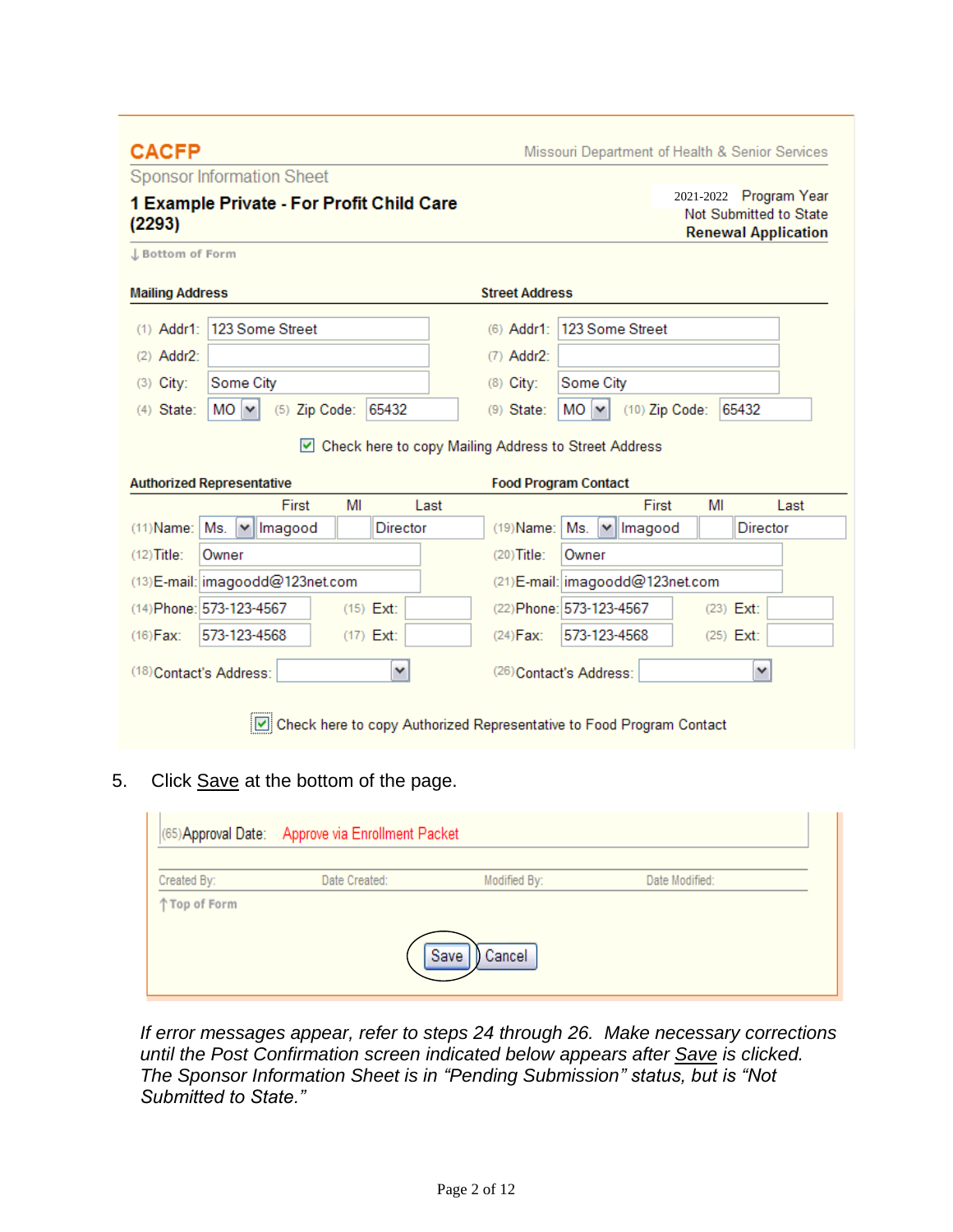6. Click here to return to the Sponsor Summary – Application tab.



7. Click Add in the Action column for the first center in the Center Information Sheet section.

| L Bottom of Form                                          |                           |                                                  |          |                                  |                      |                  |                  |  |
|-----------------------------------------------------------|---------------------------|--------------------------------------------------|----------|----------------------------------|----------------------|------------------|------------------|--|
| <b>Sponsor Summary</b>                                    |                           | 1 Example Private - For Profit Child Care (2293) |          |                                  |                      |                  |                  |  |
| Packet                                                    |                           | Applications                                     | Claims   |                                  |                      | Payments         | <b>Users</b>     |  |
|                                                           | Form Name                 |                                                  | Revision | <b>Status</b>                    |                      | Date<br>Approved | Action           |  |
|                                                           | <b>Sponsor Info Sheet</b> |                                                  | 0        | Not Submitted to<br><b>State</b> |                      |                  | View Edit Delete |  |
|                                                           | <b>Sponsor Budget</b>     |                                                  |          |                                  | No Budget Sheet      |                  | Add              |  |
| <b>Center Info Sheet</b>                                  |                           |                                                  |          |                                  |                      |                  |                  |  |
| 2293- 1 Example Private - For Profit Child Care<br>Center |                           |                                                  |          |                                  | No Information Sheet |                  | Add              |  |
| 个 Top of Form                                             |                           |                                                  |          |                                  |                      |                  |                  |  |

8. Review the fields that are automatically populated from the previous year's application for accuracy. Make changes as needed. Complete the remainder of the fields.

# **CACFP**

Missouri Department of Health & Senior Services

**Center Information Sheet** 

1 Example Private - For Profit Child Care  $(2293)$ 

2021-2022 Program Year Not Submitted to State **Renewal Application** 

L Bottom of Form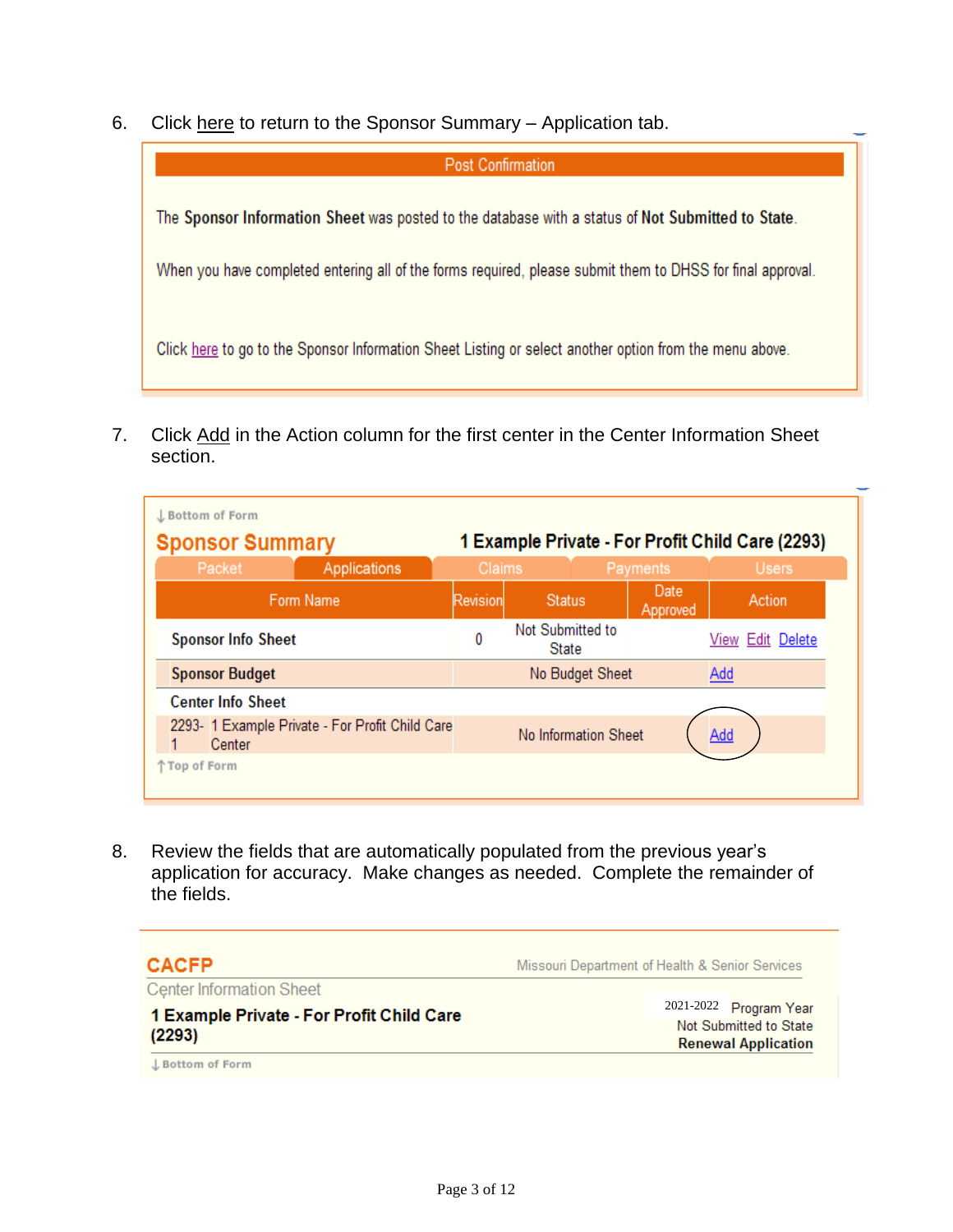| <b>Mailing Address</b>                                  | <b>Street Address</b>                                  |  |
|---------------------------------------------------------|--------------------------------------------------------|--|
| (1) Addr1: 12 Buklemishu                                | $(6)$ Addr1:<br>12 Buklemishu                          |  |
| $(2)$ Addr2:                                            | $(7)$ Addr2:                                           |  |
| $(3)$ City:<br>Shoeville                                | $(8)$ City:<br>Shoeville                               |  |
| $MO$ $\vee$<br>$(5)$ Zip Code:<br>55555<br>$(4)$ State: | $MO \vee$<br>55555<br>$(10)$ Zip Code:<br>$(9)$ State: |  |
|                                                         | $(11)$ County:<br>Cole<br>$\checkmark$                 |  |

9. **Read item (55) carefully.** If you serve meals on holidays, select "Yes" and identify the holidays on which you serve meals. Do this by clicking inside the box next to that particular holiday.

| (55) Do you Serve Meals on Holidays? © Yes O No (If "Yes", Check all that apply) |                                                      |  |  |  |  |  |
|----------------------------------------------------------------------------------|------------------------------------------------------|--|--|--|--|--|
| New Years                                                                        | ☑ Presidents Day ☑ Martin Luther King ☑ Columbus Day |  |  |  |  |  |
| $\triangleright$ Election Day                                                    | V Veterans Day □ Memorial Day<br>Labor Day           |  |  |  |  |  |
| Independence Day                                                                 | Christmas<br>$\Box$ Thanksgiving<br>$\Box$ Easter    |  |  |  |  |  |
| $\Box$ Other                                                                     |                                                      |  |  |  |  |  |

10. Click Save at the bottom of the page.

| 个Top of Form |               |
|--------------|---------------|
|              | Save   Cancel |

*If error messages appear, refer to steps 24 through 26. Make needed corrections until the Post Confirmation screen appears when Save is clicked. The Center Information Sheet is in "Pending Submission" status, but is "Not Submitted to State."*

11. Click here to return to the Sponsor Summary - Application tab.

| <b>Post Confirmation</b>                                                                                   |  |
|------------------------------------------------------------------------------------------------------------|--|
| The Center Information Sheet was posted to the database with a status of Not Submitted to State.           |  |
| When you have completed entering all of the forms required, please submit them to DHSS for final approval. |  |
| Click here to go to the Center Information Sheet Listing or select another option from the menu above.     |  |

12. **If you are a sponsor of multiple centers, repeat steps 7 through 10 for each center.**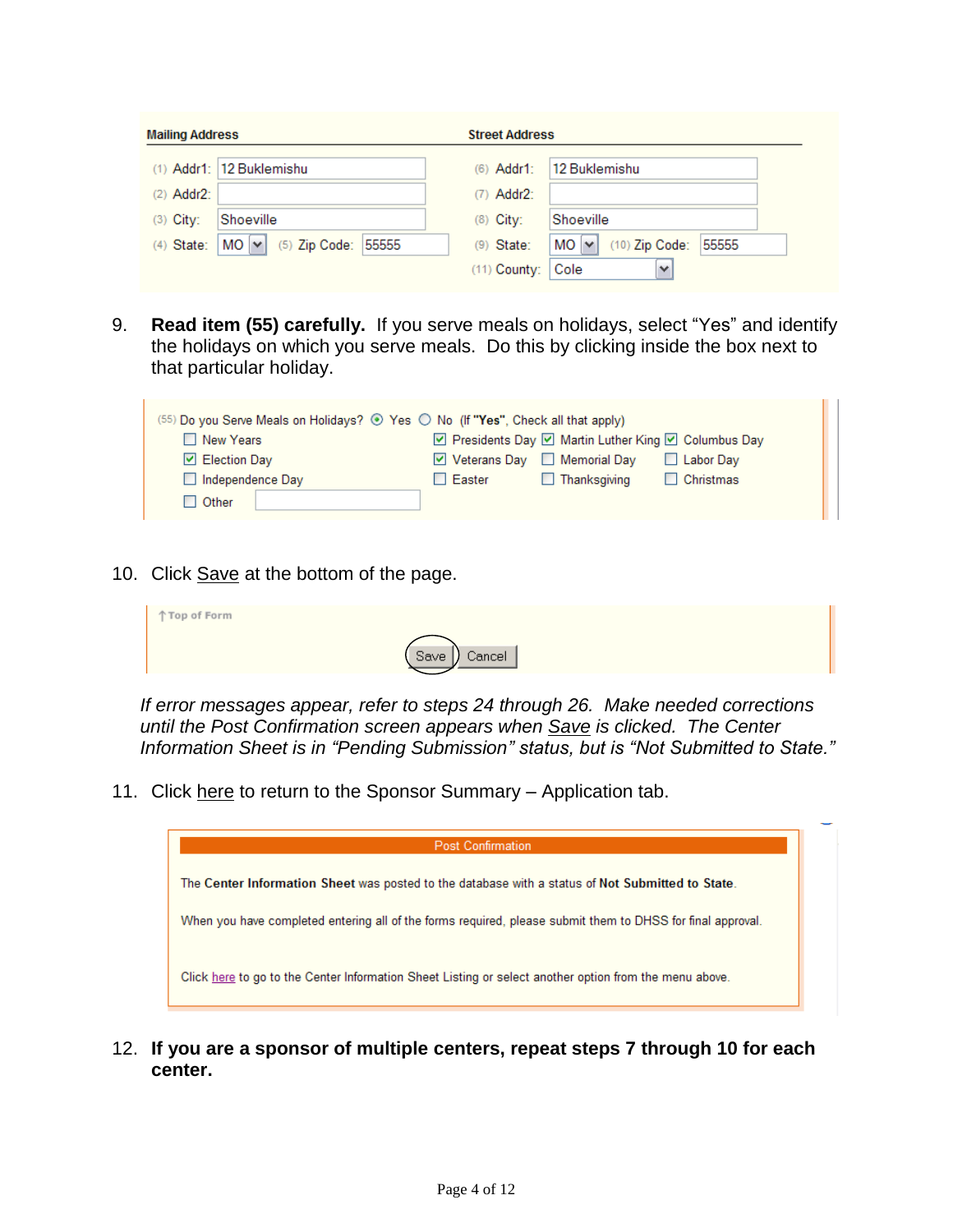13. If you are required to complete a new budget for 2022, the budget will appear after the Sponsor Information Sheet is entered. Sponsoring Organizations must complete a budget each year. Independent Sponsors must complete a budget every three years.

| <b>Sponsor Summary</b>     |                                                            |                | 1 Example Private - For Profit Child Care (2293) |                  |                      |  |  |
|----------------------------|------------------------------------------------------------|----------------|--------------------------------------------------|------------------|----------------------|--|--|
| Packet                     | Applications                                               |                | <b>Claims</b>                                    | Payments         | <b>Users</b>         |  |  |
|                            | Form Name                                                  | Revision       | <b>Status</b>                                    | Date<br>Approved | Action               |  |  |
| <b>Sponsor Info Sheet</b>  |                                                            | 0              | Not Submitted to<br>State                        |                  | View Edit Delete     |  |  |
| <b>Sponsor Budget</b>      |                                                            |                | No Budget Sheet                                  |                  | <b>Add</b>           |  |  |
| <b>Center Info Sheet</b>   |                                                            |                |                                                  |                  |                      |  |  |
| $2293 - 1 -$<br><b>CCC</b> | 1 Example Private - For Profit<br><b>Child Care Center</b> | $\overline{0}$ | Not Submitted to<br><b>State</b>                 |                  | Add View Edit Delete |  |  |

14. Verify the number of centers and enter the applicable information. When complete click on Save.

| <b>CACFP</b>                                                                                                                                                                                                                                                                                                                                                                                                                                                            | Missouri Department of Health & Senior Services                                                                            |
|-------------------------------------------------------------------------------------------------------------------------------------------------------------------------------------------------------------------------------------------------------------------------------------------------------------------------------------------------------------------------------------------------------------------------------------------------------------------------|----------------------------------------------------------------------------------------------------------------------------|
| <b>Sponsor Budget Form</b>                                                                                                                                                                                                                                                                                                                                                                                                                                              |                                                                                                                            |
| 1 Example Private - For Profit Child Care                                                                                                                                                                                                                                                                                                                                                                                                                               | 2021-2022<br>Program Year                                                                                                  |
| (2293)                                                                                                                                                                                                                                                                                                                                                                                                                                                                  | Not Submitted to State<br><b>New Application</b>                                                                           |
| L Bottom of Form                                                                                                                                                                                                                                                                                                                                                                                                                                                        |                                                                                                                            |
| (1) Number of Centers<br>1                                                                                                                                                                                                                                                                                                                                                                                                                                              | The purpose of this budget is for the organization to demonstrate financial viability and show the budget for food service |
| expenses. A renewing sponsor must demonstrate that it has adequate financial resources to operate the CACFP on a<br>daily basis, has adequate sources of funds to withstand temporary interruptions in Program payments and/or fiscal<br>claims against the Institution. Costs in the renewing sponsor budget must be necessary, reasonable, allowable, and<br>appropriately documented. This budget will not affect your reimbursement. The number of meals served and |                                                                                                                            |
| participants' classification in free, reduced, and paid categories determines the amount you receive from CACFP.<br><b>Income</b><br>List ALL sources of annual and monthly amounts of cash or income received by your organization.                                                                                                                                                                                                                                    |                                                                                                                            |
| <b>Sources</b>                                                                                                                                                                                                                                                                                                                                                                                                                                                          | <b>Monthly Amount</b>                                                                                                      |
| Day Care Fees (private pay)<br>(2)                                                                                                                                                                                                                                                                                                                                                                                                                                      |                                                                                                                            |
| Child Care Subsidy Money (DFS Funds-Title XX)<br>(3)                                                                                                                                                                                                                                                                                                                                                                                                                    |                                                                                                                            |
| CACFP Reimbursement (estimated amount)<br>(4)                                                                                                                                                                                                                                                                                                                                                                                                                           |                                                                                                                            |
| Funds received from the sale of meals to teachers, parents, visitors<br>(5)                                                                                                                                                                                                                                                                                                                                                                                             | S.                                                                                                                         |
| <b>Head Start Grants</b><br>(6)                                                                                                                                                                                                                                                                                                                                                                                                                                         |                                                                                                                            |
| Adult Care Subsidy Money (Title XIX (Social Security)<br>(7)                                                                                                                                                                                                                                                                                                                                                                                                            |                                                                                                                            |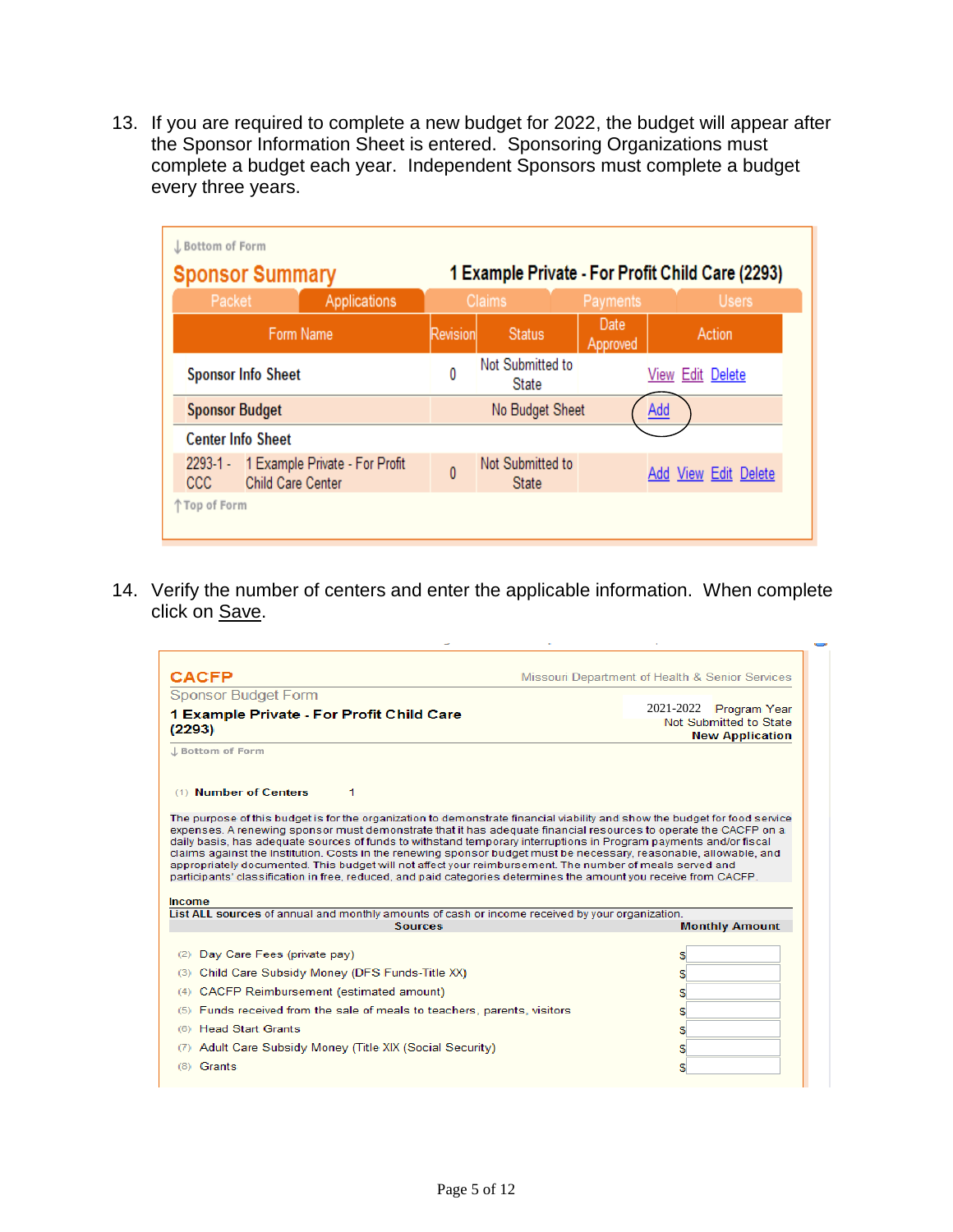15. If you are required to complete a Sponsor Management Plan, click Add under the Applications tab in the Sponsor Summary.

| J. Bottom of Form<br>1 Example Private - For Profit Child Care (2293)<br><b>Sponsor Summary</b> |                                                            |                |                                  |                    |                         |
|-------------------------------------------------------------------------------------------------|------------------------------------------------------------|----------------|----------------------------------|--------------------|-------------------------|
| Packet                                                                                          | <b>Applications</b>                                        |                | <b>Claims</b>                    | Payments           | <b>Users</b>            |
|                                                                                                 | Form Name                                                  | Revision       | <b>Status</b>                    | Date<br>Approved   | Action                  |
|                                                                                                 | <b>Sponsor Info Sheet</b>                                  | 0              | Not Submitted to<br>State        |                    | View Edit Delete        |
| <b>Sponsor Budget</b>                                                                           |                                                            | $\overline{0}$ | Not Submitted to<br>State        |                    | <b>View Edit Delete</b> |
|                                                                                                 | <b>Sponsor Management Plan</b>                             |                |                                  | No Management Plan |                         |
| <b>Center Info Sheet</b>                                                                        |                                                            |                |                                  |                    |                         |
| $2293 - 1 -$<br>ccc.                                                                            | 1 Example Private - For Profit<br><b>Child Care Center</b> | $\overline{0}$ | Not Submitted to<br>State        |                    | Add View Edit Delete    |
| $2293 - 2 -$<br><b>CCC</b>                                                                      | Site No. 2                                                 | 0              | Not Submitted to<br><b>State</b> |                    | Add View Edit Delete    |
| 个 Top of Form                                                                                   |                                                            |                |                                  |                    |                         |

16. Complete the Sponsor Management Plan. Check the box and click Save.

| Check here to submit this form to the State for Approval |  |  |  |  |  |  |  |  |
|----------------------------------------------------------|--|--|--|--|--|--|--|--|
| Internal Use Only                                        |  |  |  |  |  |  |  |  |
| (134) Approval Date:                                     |  |  |  |  |  |  |  |  |
| Save<br>Cancel                                           |  |  |  |  |  |  |  |  |

 $\mathbf{L}$ 

17. All items under the Applications tab should now be in the "Not Submitted to State" status.

| J. Bottom of Form<br><b>Sponsor Summary</b><br>1 Example Private - For Profit Child Care (2293) |                          |                                |                |                                  |                         |  |  |                         |
|-------------------------------------------------------------------------------------------------|--------------------------|--------------------------------|----------------|----------------------------------|-------------------------|--|--|-------------------------|
| Packet                                                                                          |                          | Applications                   |                | <b>Claims</b>                    | Payments                |  |  | <b>Users</b>            |
| Form Name                                                                                       |                          |                                | Revision       | Status.                          | <b>Date</b><br>Approved |  |  | Action                  |
| <b>Sponsor Info Sheet</b>                                                                       |                          |                                | 0              | Not Submitted to<br>State        |                         |  |  | View Edit Delete        |
| <b>Sponsor Budget</b>                                                                           |                          |                                | $\overline{0}$ | Not Submitted to<br><b>State</b> |                         |  |  | <b>View Edit Delete</b> |
| <b>Center Info Sheet</b>                                                                        |                          |                                |                |                                  |                         |  |  |                         |
| $2293 - 1 -$<br>CCC.                                                                            | <b>Child Care Center</b> | 1 Example Private - For Profit | $\overline{0}$ | Not Submitted to<br><b>State</b> |                         |  |  | Add View Edit Delete    |
| $2293-2$ -<br><b>CCC</b>                                                                        | Site No 2                |                                | 0              | Not Submitted to<br>State        |                         |  |  | Add View Edit Delete    |
| 个 Top of Form                                                                                   |                          |                                |                |                                  |                         |  |  |                         |

18. Click on the Sponsor Summary – Packet tab. When selected, the Packet tab will be highlighted dark orange as shown below. A list of Off-Line forms will appear.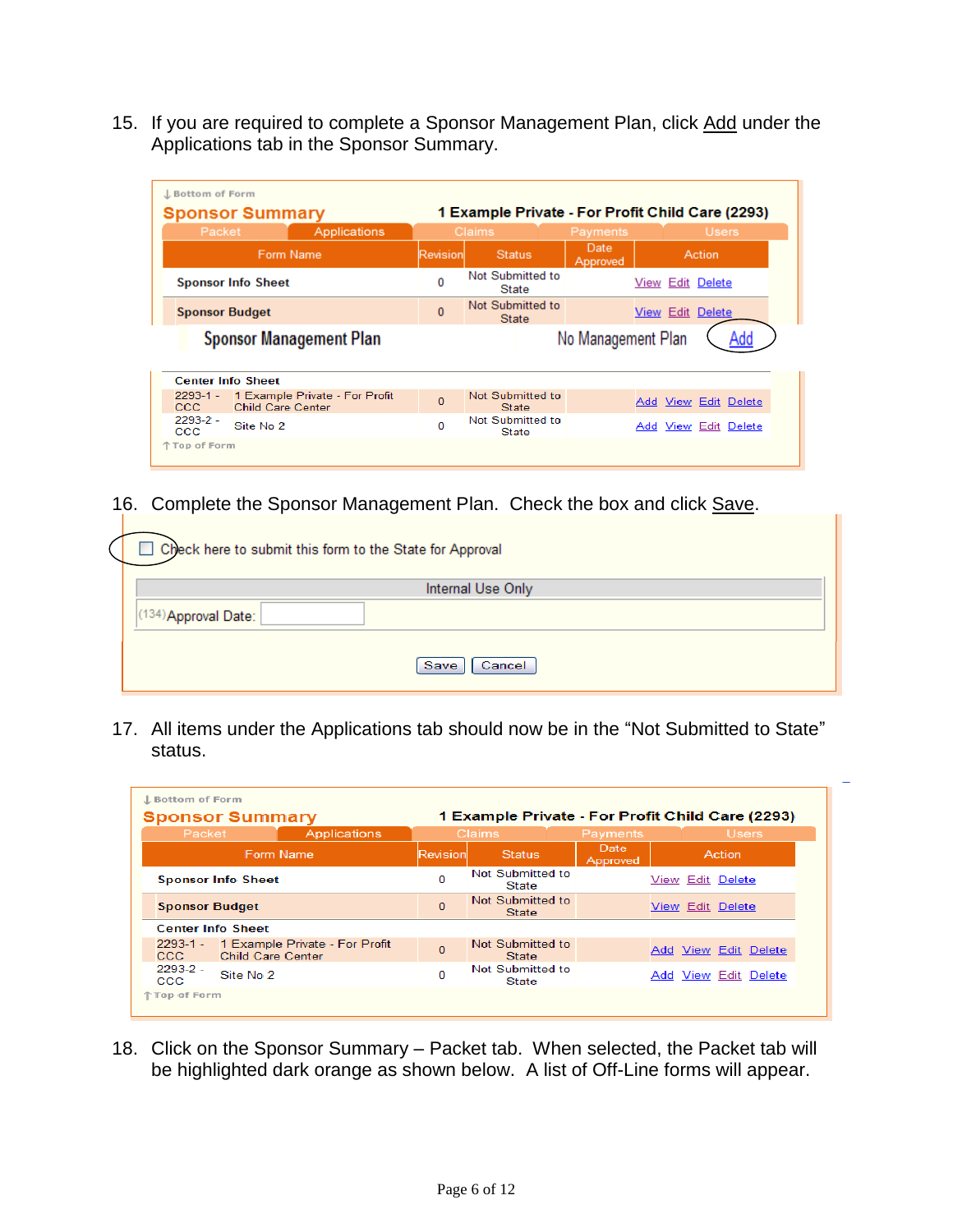Scroll to the bottom of the page and click on the word here in the sentence, "Click" [here](http://dhssweb04.dhss.mo.gov/cnptraining/Core/OfflineForms.asp?PacketId=2468) to Update Dates on Off-Line Forms."

| L Bottom of Form<br>1 Example Private - For Profit Child Care (2293)<br><b>Sponsor Summary</b>                                                                                                                                             |        |                                                     |               |                  |                                  |  |  |
|--------------------------------------------------------------------------------------------------------------------------------------------------------------------------------------------------------------------------------------------|--------|-----------------------------------------------------|---------------|------------------|----------------------------------|--|--|
|                                                                                                                                                                                                                                            | Packet | Applications<br><b>Claims</b>                       | Payments      |                  | <b>Users</b>                     |  |  |
| Item                                                                                                                                                                                                                                       | Reg    | <b>On-Line Forms Description</b>                    | Count/Date    |                  | <b>Status</b>                    |  |  |
| 1                                                                                                                                                                                                                                          | ÷      | <b>Sponsor Information Sheet</b>                    |               |                  | Not Submitted to<br><b>State</b> |  |  |
| $\overline{2}$                                                                                                                                                                                                                             | *      | <b>Sponsor Budget Form</b>                          |               |                  | Not Submitted to<br><b>State</b> |  |  |
| 3                                                                                                                                                                                                                                          | ÷      | <b>Center Information Sheets</b>                    | $1$ of $1$    |                  | Not Submitted to<br><b>State</b> |  |  |
| Item   Reg                                                                                                                                                                                                                                 |        | <b>Off-Line Forms Description</b>                   | Date,<br>Sent | Date<br>Received | Date,<br>Complete                |  |  |
| $\overline{4}$                                                                                                                                                                                                                             |        | 内<br>Food Service Contract/Agreement (vended meals) |               |                  |                                  |  |  |
| 5                                                                                                                                                                                                                                          |        | 內<br>Business Management Assessment (BMA)           |               |                  |                                  |  |  |
|                                                                                                                                                                                                                                            |        | Click here to Update Dates on Off-Line Forms        |               |                  |                                  |  |  |
| Check here and click on the "Save" button below to submit forms to the State for Approval.<br>(Once the forms have been submitted to the State Agency, no additional changes can be made prior to Approval.)<br>Save<br><b>Top of Form</b> |        |                                                     |               |                  |                                  |  |  |

19. For each form marked with an asterisk (\*), enter the date the form was sent to DHSS-CFNA. When "Date Sent" for all required forms are entered, click Save.

### 20. Business Management Assessment (BMA)

All CACFP sponsors are required to complete the BMA every calendar year and enter the "Date Sent" before your application can be submitted. If you are also a Summer Food Service Program (SFSP) sponsor and submitted the BMA form for that program earlier this year, enter the date you entered the BMA for the SFSP application. To complete and view instructions, go to [https://health.mo.gov/atoz/bma/index.php.](https://health.mo.gov/atoz/bma/index.php) **The BMA form does not work with Microsoft Internet Explorer; another browser such as Chrome, Firefox, Opera,** 

**Safari, etc. must be used.** Make sure you have enough time to complete the form prior to starting. There is not a "Save" feature. Prolonged periods of inactivity will cause your form to expire and the information will be lost even if it appears on the screen.

| 10 | ∗                                   |  | Business Management Assessment (BMA) (must<br>be completed on the DHSS site) |  |              |                  |                                                  |  |
|----|-------------------------------------|--|------------------------------------------------------------------------------|--|--------------|------------------|--------------------------------------------------|--|
|    |                                     |  | <b>Off-line Form Update</b>                                                  |  |              |                  | 1 Example Private - For Profit Child Care (2293) |  |
|    | Item Req<br><b>Form Description</b> |  |                                                                              |  | Date<br>Sent | Date<br>Received | Date<br>Complete                                 |  |
|    | Save<br>Cancel                      |  |                                                                              |  |              |                  |                                                  |  |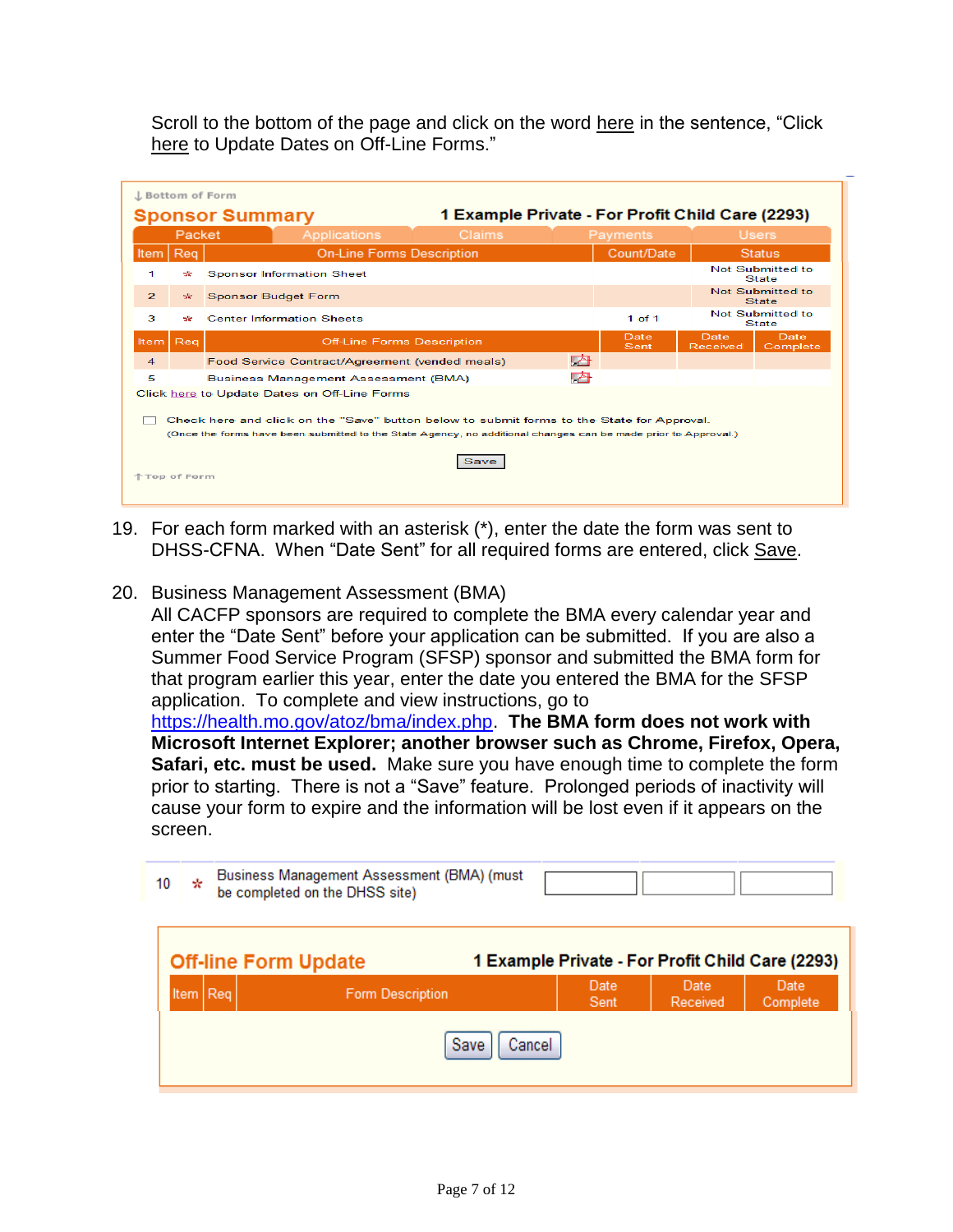To complete the BMA form, sponsors will need your:

- o Federal taxpayer identification number and
- o DUN and Bradstreet number [\(https://www.dnb.com/duns](https://www.dnb.com/duns-number/lookup.html)[number/lookup.html\)](https://www.dnb.com/duns-number/lookup.html).

A confirmation number will appear on the screen when the form is successfully completed. Record the date of completion and confirmation number for your records. It is important to document the number and keep it until your application is approved by CFNA staff.

For HELP or more information about the BMA, please go to the online [BMA](http://health.mo.gov/living/dnhs_pdfs/BMA_Paper_Instructions.pdf)  [Instructions.](http://health.mo.gov/living/dnhs_pdfs/BMA_Paper_Instructions.pdf) If you have questions regarding the completion of the BMA form, you may contact the DHSS Division of Administration at **573-751-6104** or via email at **[Monitoring@health.mo.gov](mailto:Monitoring@health.mo.gov)**.

21. The following sentence will appear below the list of forms on the Packet tab, "Check here and click on the 'Save' button below to submit forms to the State for Approval." Click on the box to check it and click Save.

|                                                                                                                                                                                                                   | Packet |              | Applications                                 | <b>Claims</b> |              | Payments         |                                  | <b>Users</b>                     |
|-------------------------------------------------------------------------------------------------------------------------------------------------------------------------------------------------------------------|--------|--------------|----------------------------------------------|---------------|--------------|------------------|----------------------------------|----------------------------------|
| Item   Req                                                                                                                                                                                                        |        |              | <b>On-Line Forms Description</b>             |               |              | Count/Date       |                                  | <b>Status</b>                    |
| 1                                                                                                                                                                                                                 | ÷      |              | Sponsor Information Sheet                    |               |              |                  |                                  | Not Submitted to<br><b>State</b> |
| $\overline{2}$<br>Sponsor Budget Form<br>÷.                                                                                                                                                                       |        |              |                                              |               |              |                  | Not Submitted to<br><b>State</b> |                                  |
| 3<br><b>Center Information Sheets</b><br>÷                                                                                                                                                                        |        |              |                                              |               |              | 1 of 1           |                                  | Not Submitted to<br><b>State</b> |
| Reg<br><b>Off-Line Forms Description</b><br>Item                                                                                                                                                                  |        |              |                                              |               | Date<br>Sent | Date<br>Received | Date<br>Complete                 |                                  |
| 4                                                                                                                                                                                                                 | ÷.     | Overlap Form |                                              |               |              |                  |                                  |                                  |
|                                                                                                                                                                                                                   |        |              | Click here to Update Dates on Off-Line Forms |               |              |                  |                                  |                                  |
| Check here and click on the "Save" button below to submit forms to the State for Approval.<br>罓<br>(Once the forms have been submitted to the State Agency, no additional changes can be made prior to Approval.) |        |              |                                              |               |              |                  |                                  |                                  |

22. Make sure status is in "Pending Approval".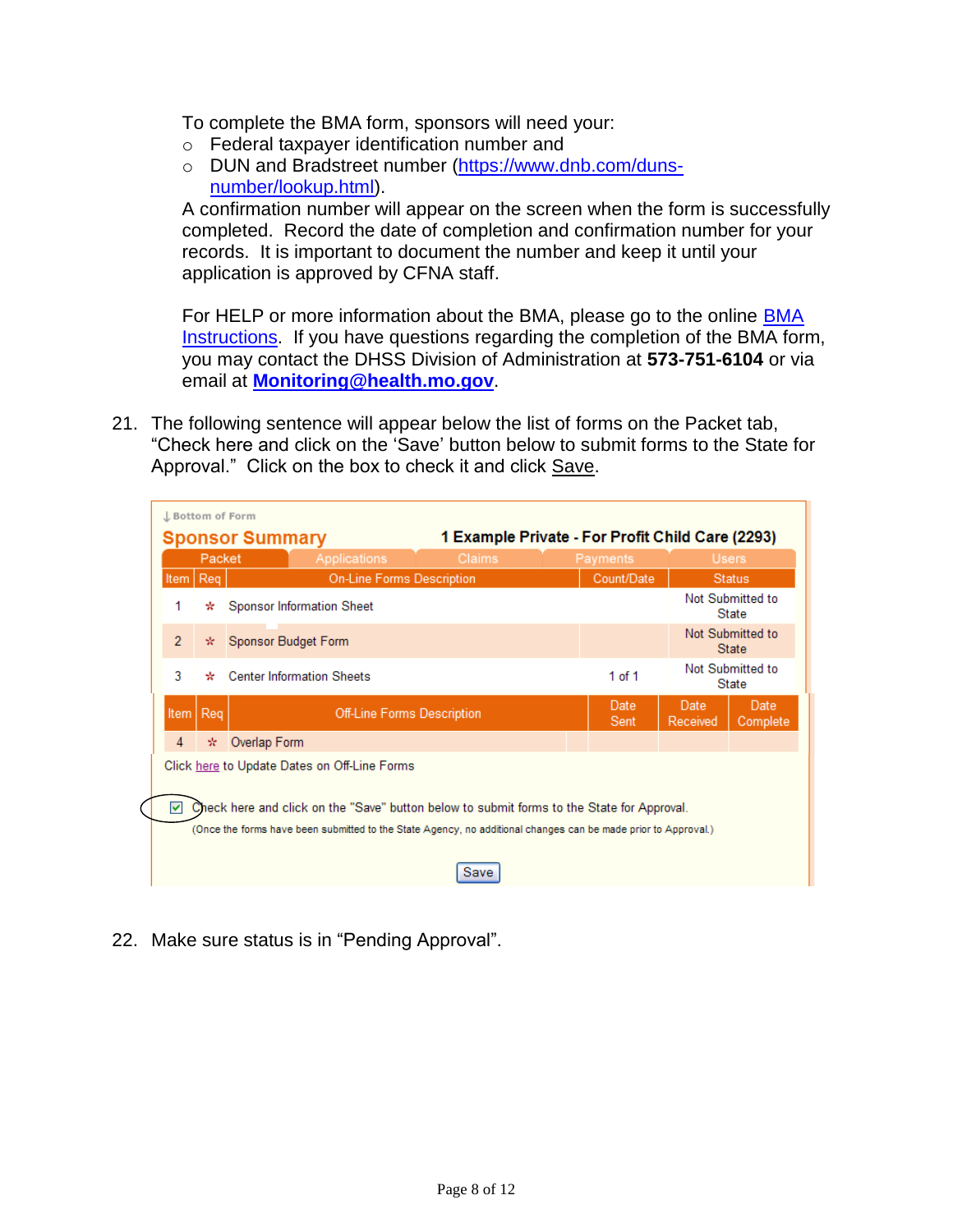|                                                                                       | J Bottom of Form<br>1 Example Private - For Profit Child Care (2293)<br><b>Sponsor Summary</b> |                     |                                              |                                   |  |                              |                  |                  |
|---------------------------------------------------------------------------------------|------------------------------------------------------------------------------------------------|---------------------|----------------------------------------------|-----------------------------------|--|------------------------------|------------------|------------------|
|                                                                                       | Packet                                                                                         |                     | <b>Applications</b>                          | Claims                            |  | Payments                     |                  | <b>Users</b>     |
| Item                                                                                  | Req                                                                                            |                     | <b>On-Line Forms Description</b>             |                                   |  | Count/Date                   |                  | <b>Status</b>    |
|                                                                                       | ÷                                                                                              |                     | Sponsor Information Sheet                    |                                   |  |                              |                  | Pending Approval |
| $\overline{2}$                                                                        | *.                                                                                             | Sponsor Budget Form |                                              |                                   |  |                              |                  | Pending Approval |
| 3                                                                                     | ₩                                                                                              |                     | <b>Center Information Sheets</b>             |                                   |  | 1 of 1                       |                  | Pending Approval |
| 4                                                                                     |                                                                                                |                     | Forms Submitted to State for Approval        |                                   |  | 8/1/2012<br>Pending Approval |                  |                  |
| Item                                                                                  | Req                                                                                            |                     |                                              | <b>Off-Line Forms Description</b> |  |                              | Date<br>Received | Date<br>Complete |
| 5                                                                                     |                                                                                                | Overlap Form        |                                              |                                   |  |                              |                  |                  |
|                                                                                       |                                                                                                |                     | Click here to Update Dates on Off-Line Forms |                                   |  |                              |                  |                  |
| Check here and click on the "Save" button below for Approval of applications.<br>Save |                                                                                                |                     |                                              |                                   |  |                              |                  |                  |

*Once the forms have been submitted to the state agency and are in "Pending Approval" status, no additional changes can be made prior to approval.*

23. Click on the Users tab and make sure the users listed are still the people that should have access to the system. To delete a user, send an email request to [CACFP@health.mo.gov.](mailto:CACFP@health.mo.gov) To add a user, complete a CACFP Network User Access Request form found at

[https://health.mo.gov/living/wellness/nutrition/foodprograms/cacfp/appsforms.php.](https://health.mo.gov/living/wellness/nutrition/foodprograms/cacfp/appsforms.php) Keep user information up to date to ensure sponsor's information is secure!

| J. Bottom of Form      |                     |                |                                                  |               |
|------------------------|---------------------|----------------|--------------------------------------------------|---------------|
| <b>Sponsor Summary</b> |                     |                | 1 Example Private - For Profit Child Care (2293) |               |
| Packet                 | Applications        | <b>Claims</b>  | Payments                                         | <b>Users</b>  |
| User Name              |                     | E-mail Address | Phone Number                                     | 'Last Login', |
| Imagood Director       | imagoodd@123net.com |                | (573) 123-4567                                   |               |
| 个 Top of Form          |                     |                |                                                  |               |

24. If Sponsor or Center Information sheets have errors, the following screen will display. Click here to return to the Sponsor Summary - Applications tab.

| <b>Post Confirmation</b>                                                                                                                                                                                                                                                       |
|--------------------------------------------------------------------------------------------------------------------------------------------------------------------------------------------------------------------------------------------------------------------------------|
| The Sponsor Information Sheet was posted to the database with a status of Errors Detected.                                                                                                                                                                                     |
| The form entered failed to pass the edit process because of either incomplete or incorrect information. These<br>errors must be corrected before the form can be approved by DHSS. Please return to the entry form to review<br>the errors and make the necessary corrections. |
| Click here to go to the Sponsor Information Sheet Listing or select another option from the menu above.                                                                                                                                                                        |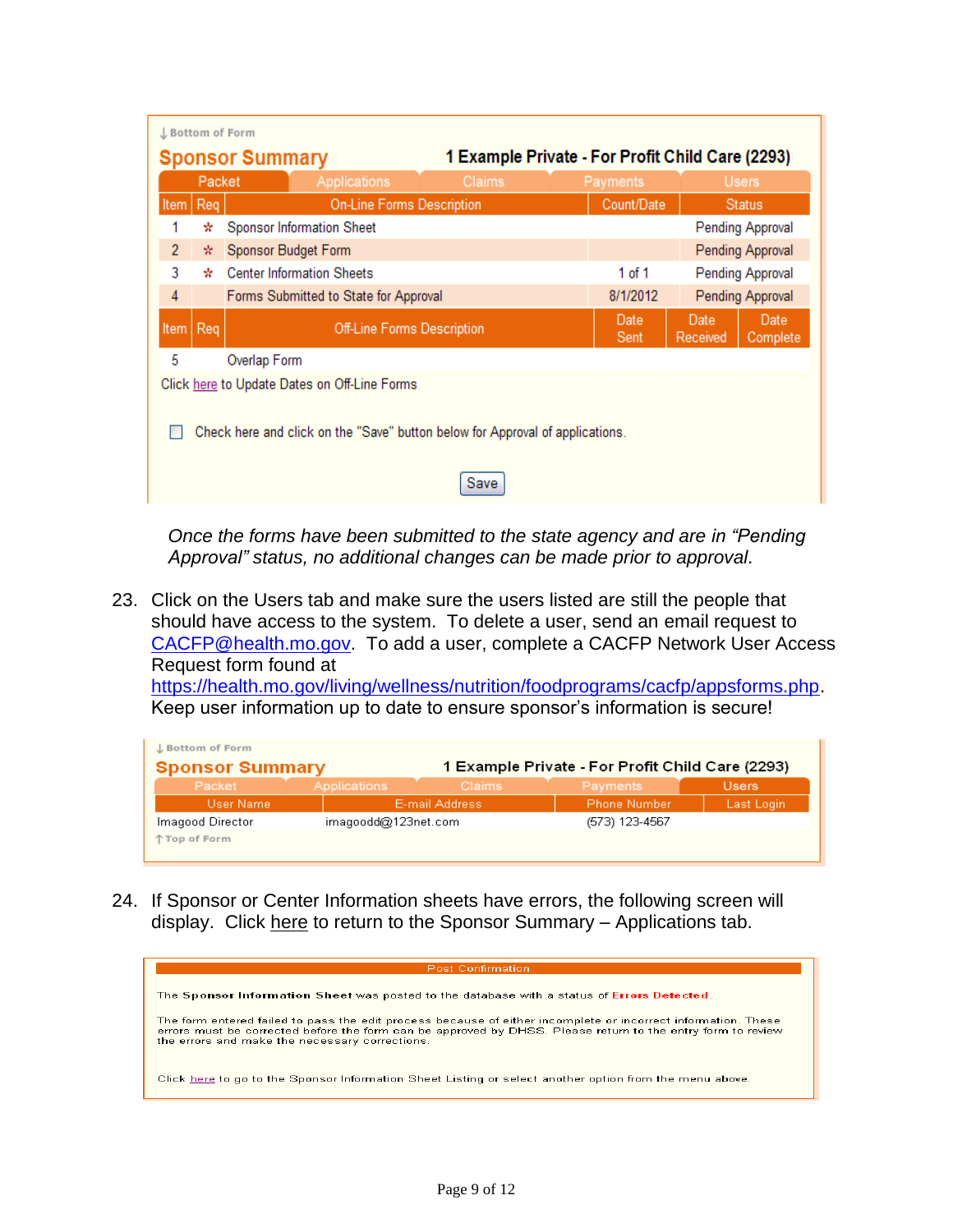25. Click Edit in the Action column next to the sheet with errors.



26. Errors are highlighted in red. At the beginning of each section there will be a description of errors by field number and severity. Make corrections and re-submit.

| <b>Section 5 - Validation Errors</b>                                                                                                                                                                                                                                                                                                                                           |                        |                                                                       |  |  |  |  |
|--------------------------------------------------------------------------------------------------------------------------------------------------------------------------------------------------------------------------------------------------------------------------------------------------------------------------------------------------------------------------------|------------------------|-----------------------------------------------------------------------|--|--|--|--|
| Field No.                                                                                                                                                                                                                                                                                                                                                                      | Severity               | Description                                                           |  |  |  |  |
| 36                                                                                                                                                                                                                                                                                                                                                                             |                        | Month Fiscal Year Begins is required.                                 |  |  |  |  |
| 37                                                                                                                                                                                                                                                                                                                                                                             |                        | Month Fiscal Year Ends is required.                                   |  |  |  |  |
| 38                                                                                                                                                                                                                                                                                                                                                                             |                        | Last Fiscal Year Federal Dollars Expended is required.                |  |  |  |  |
| 39                                                                                                                                                                                                                                                                                                                                                                             |                        | Current Fiscal Year expected Federal Dollars to be spent is required. |  |  |  |  |
|                                                                                                                                                                                                                                                                                                                                                                                | Go to Section: 3 5 6 7 |                                                                       |  |  |  |  |
| A-133 Audit Compliance<br>Select the month your Fiscal<br>(37) Ends  <br>(36<br>Year <b>Begins:</b><br>Enter the total amount of Federal dollars (including CACFP) that your organization<br>(38)<br>expended during your last complete fiscal year?<br>(If the amount is over \$500,000.00, mail in a listing of federal grants and amounts received on the downloaded form.) |                        |                                                                       |  |  |  |  |
| What is the total amount of Federal dollars (including CACFP) that your organization<br>(39)<br>expects to spend during the fiscal year you are currently in?<br>(If the amount is over \$500,000.00, mail in a listing of federal grants and amounts received on the downloaded form.)                                                                                        |                        |                                                                       |  |  |  |  |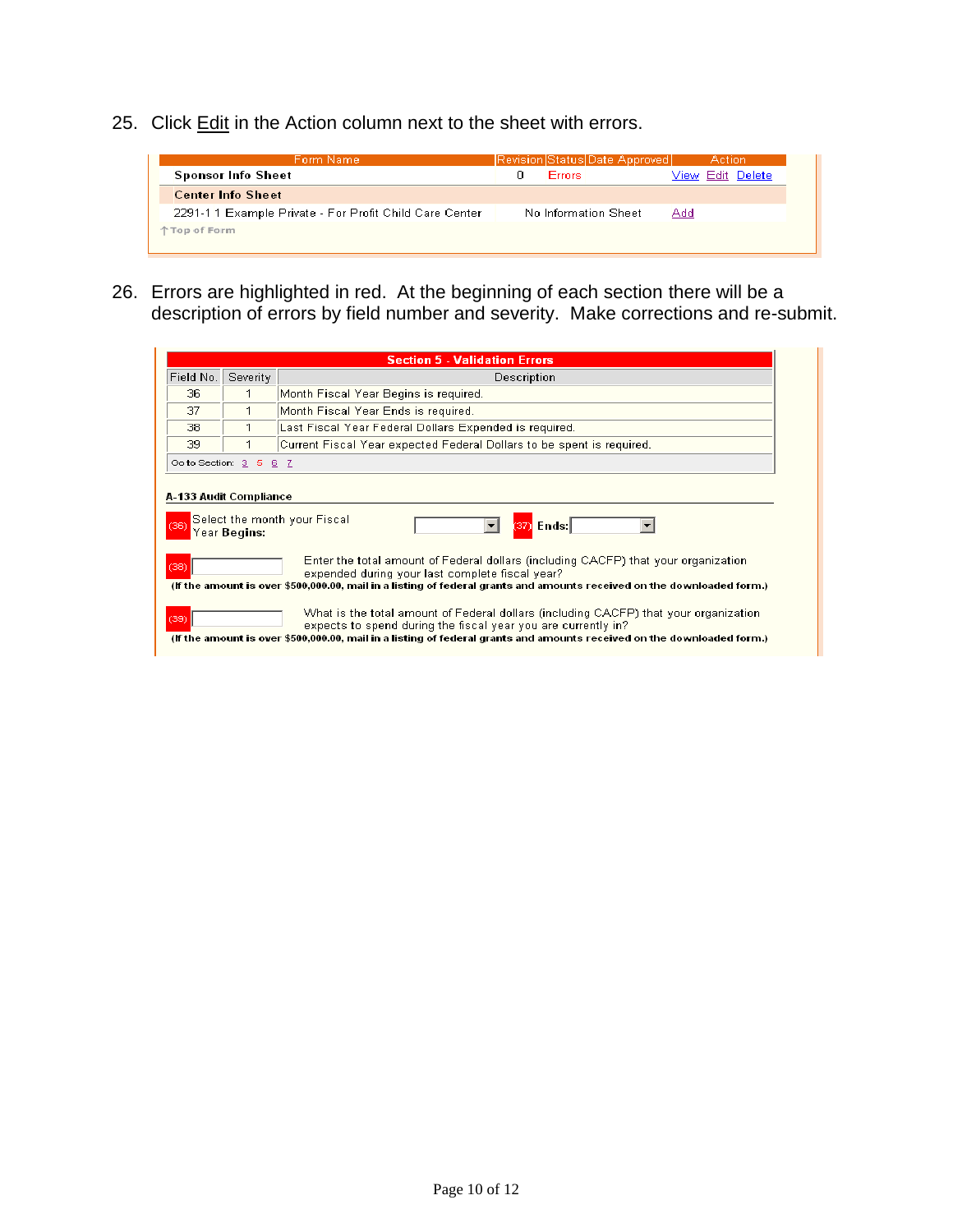# **Explanation of Fields**

Most fields are self-explanatory. Read here for explanation of certain fields.

#### **Sponsor Information Sheet:**

Field (27) If this information is incorrect, you must contact CFNA to make the correction.

**General Information** (27) Type of Sponsoring Authority: Private - For Profit FEIN: 123456789

Field (28) You must check one. If you are a single center, check Independent Sponsor.

(28) Sponsoring Type: © Independent Sponsor (One Center) © Sponsoring Organization

Fields (38 & 39) Enter correct dollar amounts based on your records. It asks for amounts you "expended" or "spend". This refers to the amount of reimbursements you have received through CACFP. If you receive money from CACFP participation, it is a reimbursement for money you have *expended* or *expect to spend*.

### **The amounts to enter here are the amount of money you received from federal programs (including CACFP) and the amount you expect to receive from federal programs (including CACFP).**

| (38) | 65,000.00  | Enter the total amount of Federal dollars (including CACFP) that your organization<br>expended during your last complete fiscal year?<br>(If the amount is over \$500,000.00, mail in a listing of federal grants and amounts received on the downloaded form.)                 |
|------|------------|---------------------------------------------------------------------------------------------------------------------------------------------------------------------------------------------------------------------------------------------------------------------------------|
| (39) | 150,000.00 | What is the total amount of Federal dollars (including CACFP) that your organization<br>expects to spend during the fiscal year you are currently in?<br>(If the amount is over \$500,000.00, mail in a listing of federal grants and amounts received on the downloaded form.) |

### **Center Information Sheet:**

Field (36) The overlap capacity is the number of extra children you can care for over license capacity.

Field (37) The license number will be a nine-digit number.

| <b>Capacity Information</b>                                                                        | <b>Licensing Information</b> |                               |            |  |
|----------------------------------------------------------------------------------------------------|------------------------------|-------------------------------|------------|--|
| (34) Facility Capacity                                                                             | 40                           | (37) License Number 123456789 |            |  |
| (35) Does your facility have overlap approval? $\bullet$ Yes $\circledcirc$ No (38) Effective Date |                              |                               | 9/15/2020  |  |
| (36) Overlap Capacity                                                                              | 10                           | (39) Expiration Date          | 12/31/2021 |  |